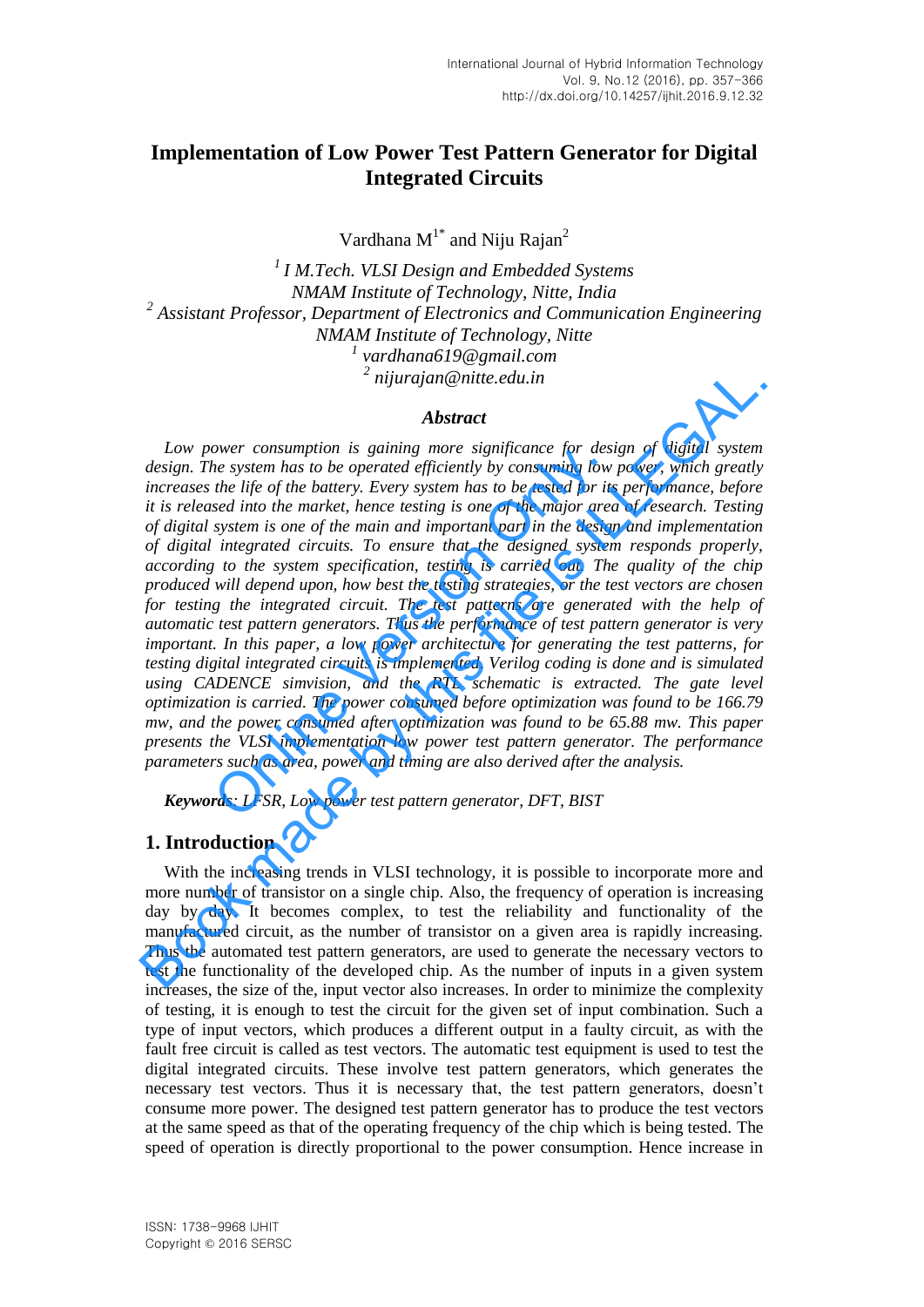speed increases the power dissipation. Hence it is very necessary to develop a pattern generator, which operates at the same speed as that of the circuit being tested, and also less power. In this paper, a low power architecture of test pattern generator is implemented using CADENCE. Optimization is carried out to reduce delay, power and also area. It is observed that there was significant improvement with respect to performance parameters, after optimization.

## **2. Literature Review**

In modern system-on-chip design, power dissipation is one of the major challenging factor. Hence ones interest is to develop a low power system, in order to increase the system efficiency. Major works are carried out in the field of development of low power test pattern generator, which consumes less power and doesn't affect the fault coverage. The design of low power test pattern generator for built in self-test (BIST) circuit is described in [1]. It describes the general architecture for BIST, and also the various test pattern generation approaches. An architecture of linear feedback shift register (LFSR) has been implemented by two modules. It is observed that, the conventional LFSR consumed 22mW of power whereas, the modified LFSR consumed 17mW of power. A logic BIST using linear feedback shift register, has been described in [2]. The designed architecture is programmed using Verilog HDL and simulated using CADENCE EDA tool of 180 nm technology library. It claims that the design gives better performance in term of power dissipation as compared with the conventional LFSR. Low power structure for 2D LFSR has been discussed in [3]. It describes the different architecture and implements the low power architecture for BIST using 2D LFSR. Today's system on chip design and test face several problems, especially in terms of power. Generally, the power dissipation is more in test mode rather than normal mode of operation. Hence low power test application has become one of the major area of research and development. Built in self-test has emerged as a solution to this problem. BIST is a design for testability, which is used to test the chip by incorporating test logic. Test vectors, which are applied to a circuit, will consume more power than the normal mode, because of the reason that the random nature of patterns generated by LFSR. This result in more switching in test mode which in turn increases the power dissipation. Several techniques have been proposed to address the problem of power dissipation. A strategy called as dual-speed LFSR [4] is proposed to reduce the overall switching. LFSR is one of the main component of the test pattern generator, which is used to generate random sequences. The low power test pattern generator, presented in [5] is based on circular automata. Another low power test pattern generator is proposed in [6], which reduces the power in circuit under test. The test generation technique, used in the BIST [7] include pseudo exhaustive testing, weighted random testing using LFSRs and reseeding the LFSRs [8]. The main disadvantage of these technique, is that they do not provide high fault coverage. In this paper low power architecture [9] for test pattern generator is been presented. The architecture consumes less power, and can be effectively used for the testing [10] of digital integrated chips. 1 22mW of power whereas, the modified LFSR consumed T using linear feedback shift register, has been described re is programmed using Verilog HDL and simulated usi 80 nm technology library. It claims that the design gives The design of low power test pattern generator for built in self-test (BIST) circuit is described in [1]. It describes the general architecture or BIST, and also the various test pattern generation approaches. An architec

## **3. Methodology**

In this paper, low power architecture for test pattern generator is presented using an LFSR. The system produces test patterns whose width is of 4 bit. It uses a linear feedback shift register, whose architecture is shown in the Figure 1. A simple LFSR consists of a D flip flop, with a feedback given via an EX-OR gate. The circuit produces random sequences at every rising edge of clock.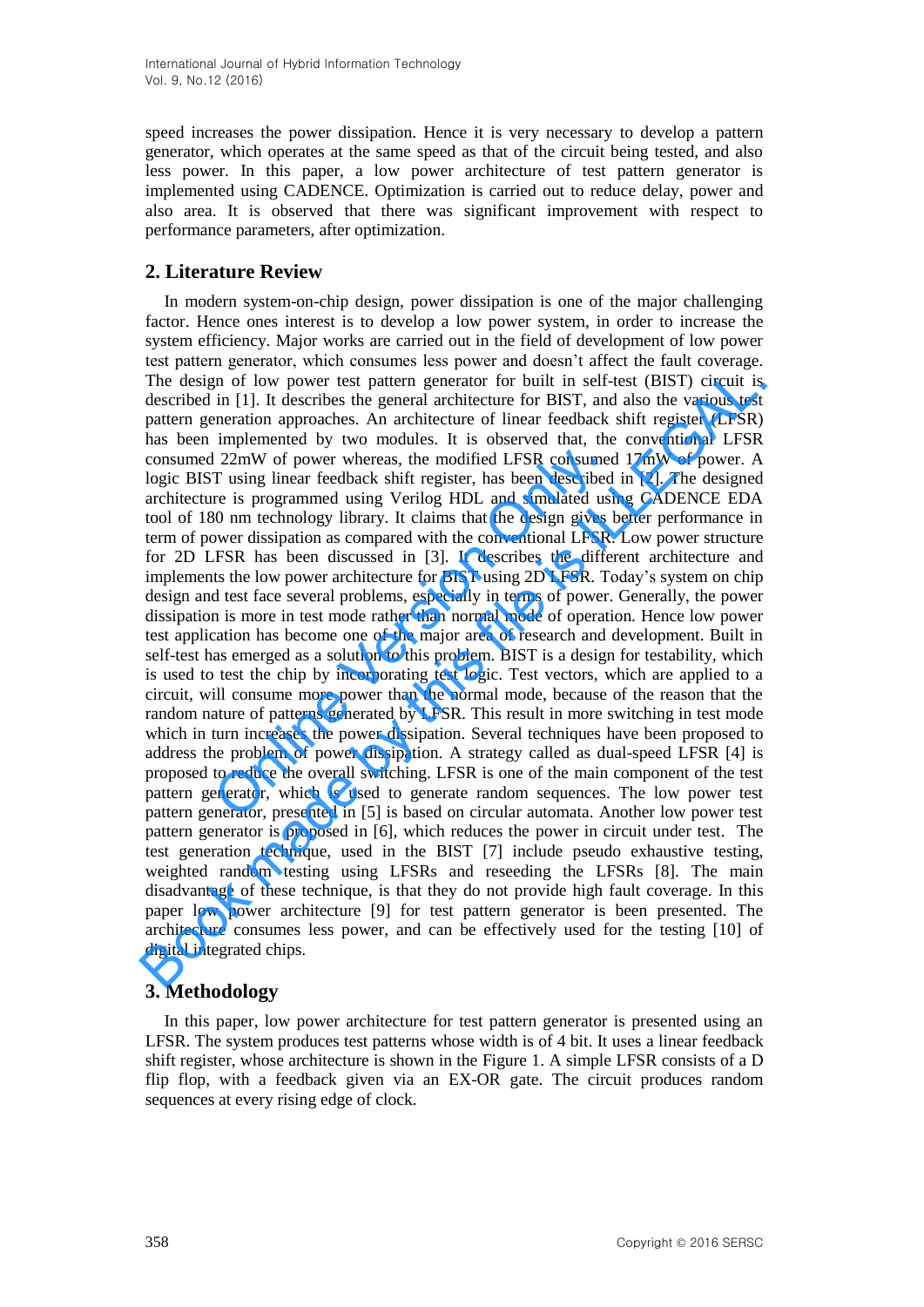

### **Figure 1. Linear Feedback Shift Register**

The general block diagram for an m bit test pattern generator is shown in Figure 2. It consists of an LFSR, a counter, grey code converter and primitive gates.



**Figure 2. Low Power Test Pattern Generator** 

#### **4. Results and Discussions**

The low power architecture for test pattern generator shown in Figure 2 is implemented using CADENCE EDA tool at 180nm technology. Verilog coding is done for the architecture and simulated using CADENCE Simvision. Timing constraints are exercised and timing analysis for the same is done. The Script file is executed and the RTL schematic is obtained. The optimization of the design is carried out and the Register Transfer Logic is obtained before and after the optimization.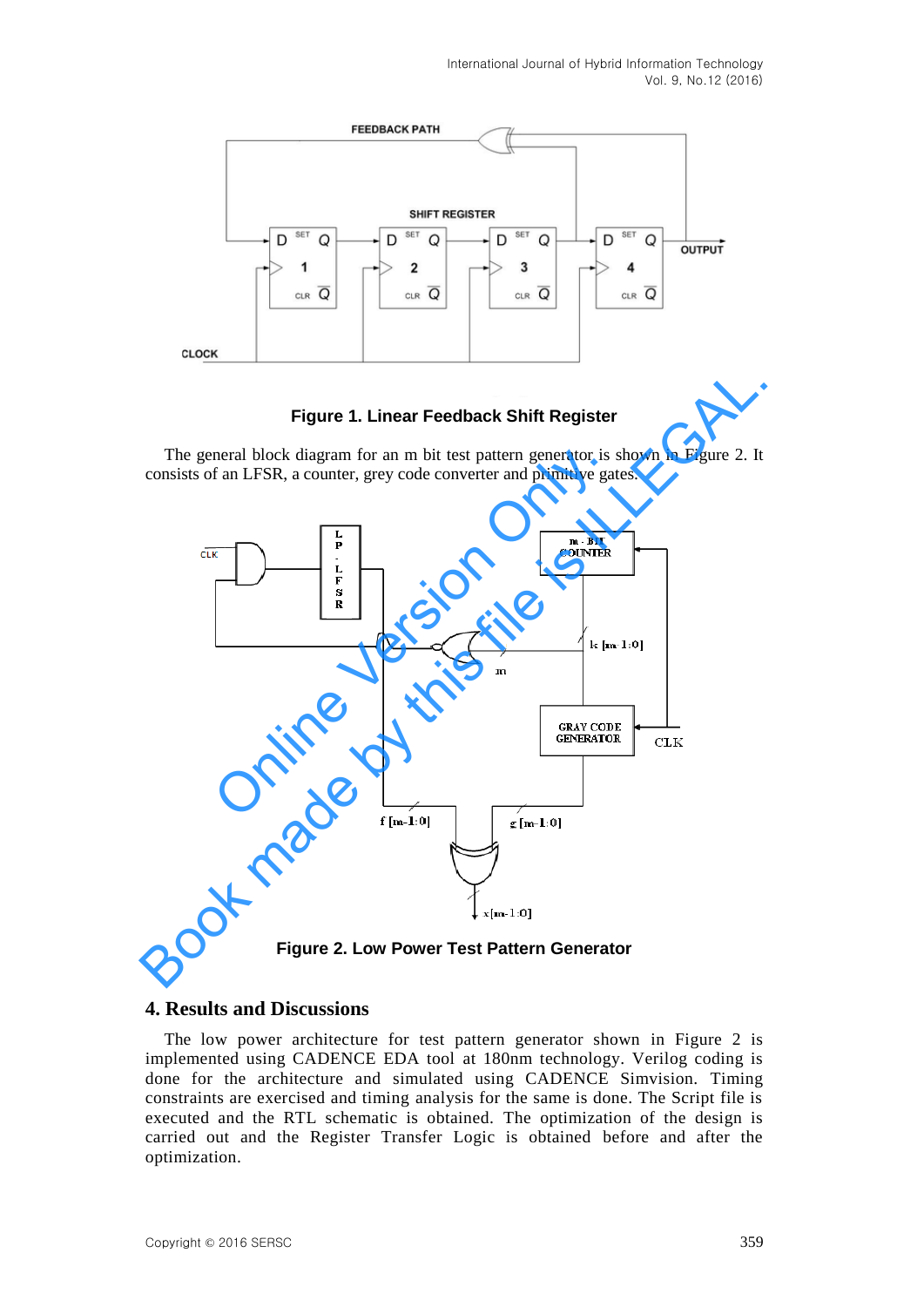

**Figure 3. RTL of LPTPG before Optimization** 



**Figure 4. RTL of LPTPG after Optimization** 

Figure 3 and Figure 4, shows the RTL schematic of the Low Power Test Pattern Generator, before and after optimization respectively. It can be clearly seen that the number of components here reduced as a result of optimization.

Critical path in the circuit is one of the main parameter that has to be taken care while designing a digital integrating circuit. Critical path is defined as the maximum path length from the input to the output. Figure 5, and Figure 6 shows the critical path for LPTPG before and after optimization respectively.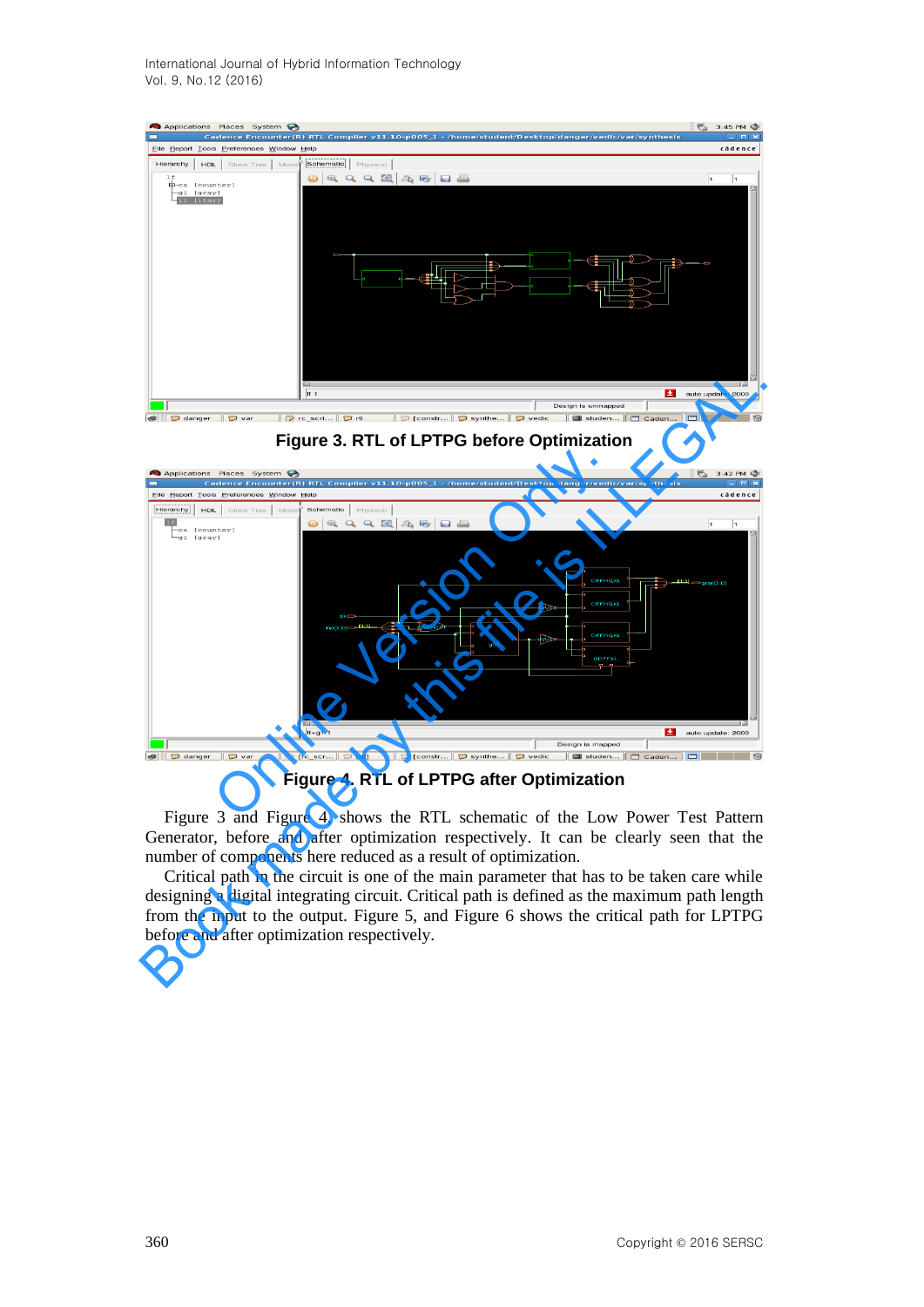





**Figure 6. Critical Path for LPTPG after Optimization** 

The simulation of the low power architecture for Test Pattern Generator is done and the simulation results are shown in Figure 7.



**Figure 7. Simulation Waveform**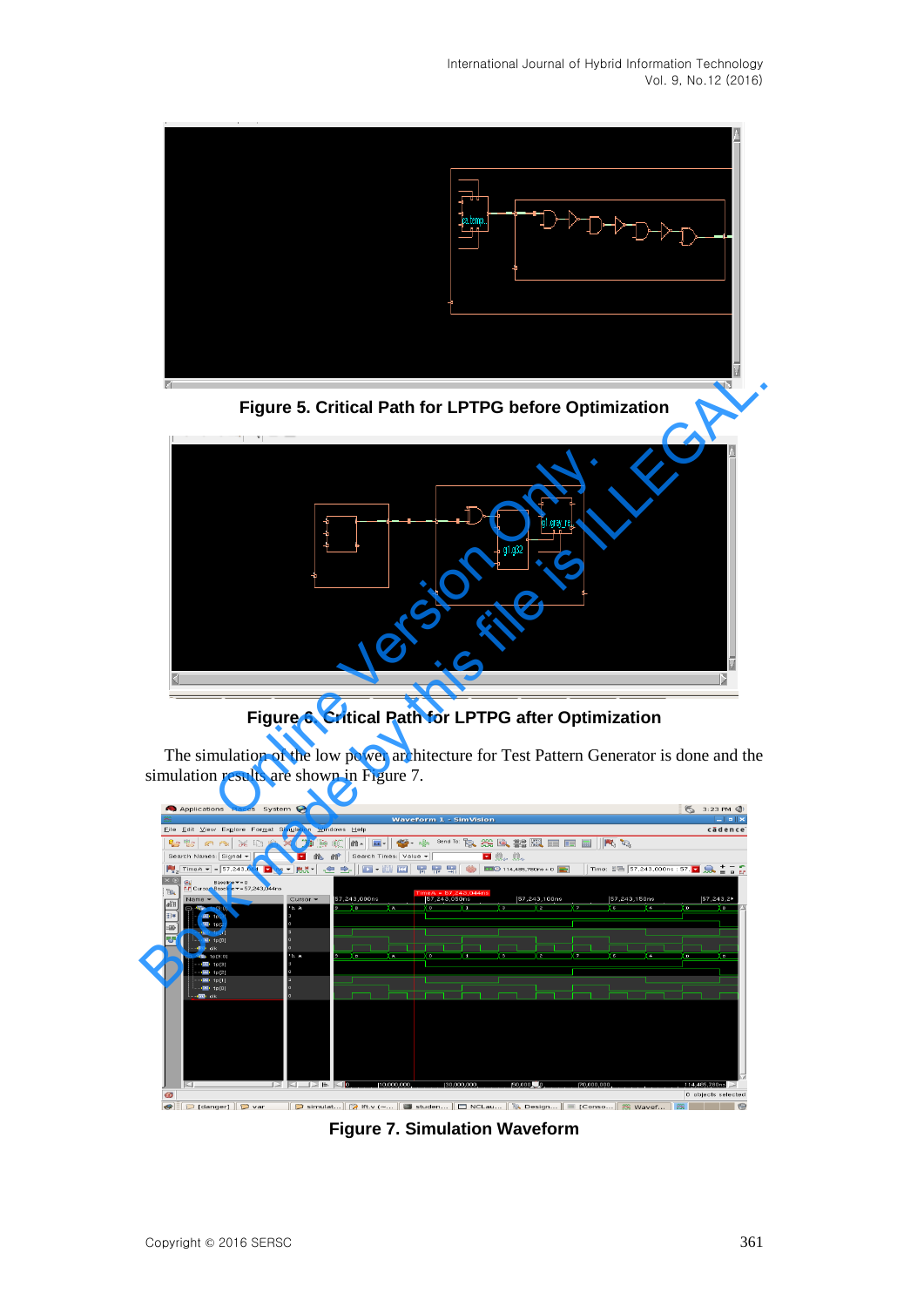

**Figure 8. Layout Diagram for 4 Bit LFSR** 

| Figure 8. Layout Diagram for 4 Bit LFSR                                                                                                                                                                                                                                                                                                                 |                            |         |            |                                                                                         |             |  |  |
|---------------------------------------------------------------------------------------------------------------------------------------------------------------------------------------------------------------------------------------------------------------------------------------------------------------------------------------------------------|----------------------------|---------|------------|-----------------------------------------------------------------------------------------|-------------|--|--|
| Layout is drawn for 4 bit LFSR using Microwind tool and is shown in figure 8. This<br>layout serves as a mask which can be transferred to the foundries, in order to manufacture<br>the integrated chip.<br>The analysis of the design is carried out and the performance parameters are obtained<br>before and after optimization as shown in Table 1. |                            |         |            |                                                                                         |             |  |  |
| <b>Table 1. Performance Parameters of LPTPG</b>                                                                                                                                                                                                                                                                                                         |                            |         |            |                                                                                         |             |  |  |
|                                                                                                                                                                                                                                                                                                                                                         | <b>Parameters</b>          |         | Power (nw) | <b>Area</b>                                                                             | Timing (ps) |  |  |
|                                                                                                                                                                                                                                                                                                                                                         |                            | Leakage | Dynamic    |                                                                                         |             |  |  |
|                                                                                                                                                                                                                                                                                                                                                         | <b>Before Optimization</b> | 83.762  | 166712.24  | 2142                                                                                    | 8785        |  |  |
|                                                                                                                                                                                                                                                                                                                                                         | <b>After Optimization</b>  | 17.77   | 65865.404  | 582                                                                                     | 8324        |  |  |
| Figure 9 and Figure 10 shows the percentage power usage of each and every modules,<br>before and after optimization, respectively. Graphical representation of the performance<br>variation of the LPTPG is presented in Figure 11.                                                                                                                     |                            |         |            |                                                                                         |             |  |  |
|                                                                                                                                                                                                                                                                                                                                                         |                            |         |            | 41,40%<br>ca<br>27,66%<br>91<br>4.09%<br>ca/add_30_10<br>0.61%<br>11<br>26,23%<br>other |             |  |  |

**Table 1. Performance Parameters of LPTPG**



**Figure 9. Power Usage of LPTPG before Optimization**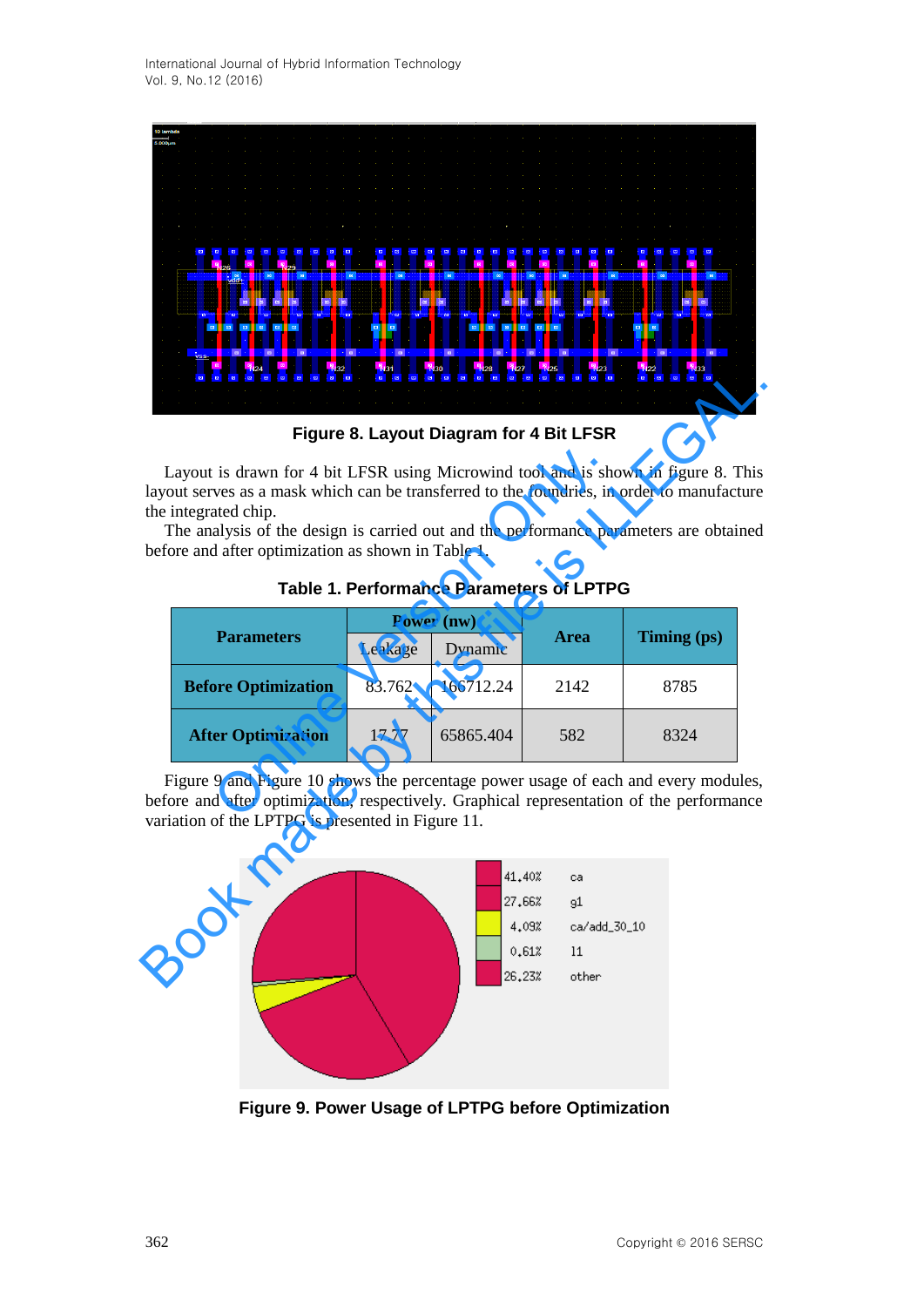

**Figure 10. Power Usage of LPTPG after optimization** 



**Figure 11. Variation of Performance Parameter** 

### **5. Conclusion**

In this paper, the implementation of Low Power Architecture for Test Pattern Generator has been implemented. CADENCE EDA tool is used for analysis and simulation of the architecture. The timing analysis has been carried and for the optimum speed. RTL schematic of the architecture is obtained and critical paths are observed. The optimization of the circuit, greatly reduced the power consumption, area and delay. The increasing trends in VLSI has resulted in high speed circuit. The testing of these high speed circuit is very difficult. The test pattern generators are also required to function at the same speed of the circuit under test. As the speed increases, the power consumption also increases. In this paper, efficient design for low power test pattern generator is presented and simulation of the design is performed. Optimization of the design, increased the efficiency of the design to a significant extent.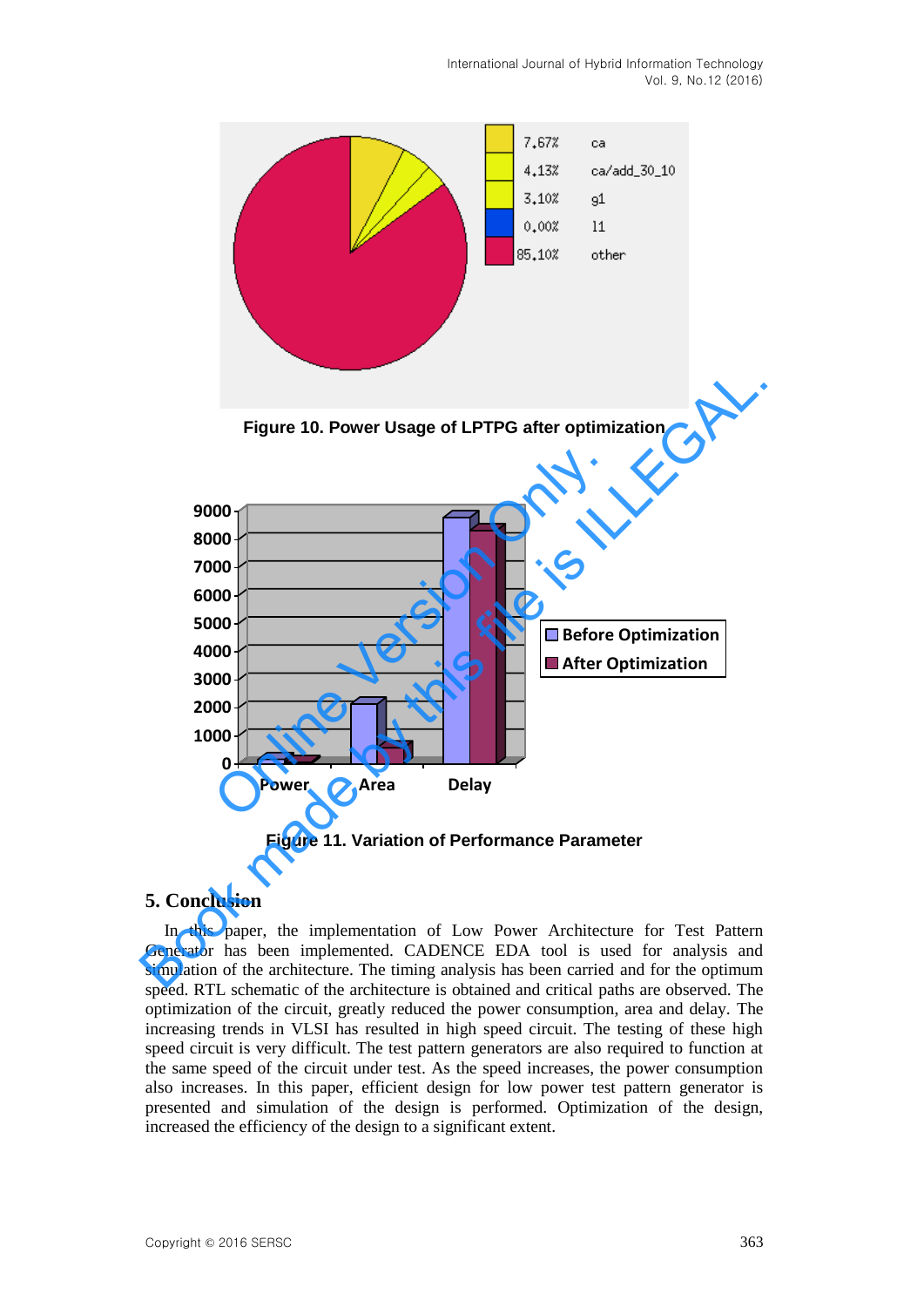## **Acknowledgments**

The author(s) would like to thank, Department of Electronics and Communication Engineering, NMAM Institute of Technology for the support and encouragement. The author also thank Mrs. Vatsala and Mr Mruthyunjaya J.K for their help in completing this work. Author(s) extend their hearty thanks to Dr. Abdul Kareem and Mr. Praveen Konda for their support and guidance. Authors acknowledge Ms. Akshatha Rai, for her constant support and encouragement.

### **References**

- [1] Kumar, "Design of Low Power Test Pattern Generator for Built In Self-Test (BIST) circuits", International Journal of Technical Research and Application, vol. 4, no. 3, **(2016)**, pp. 210-214.
- [2] S. Hussain and K. Padma Priya, "Test Pattern Generator (TPG) for Low Power Logic Built In Self-Test (BIST)", International Journal of Advanced Research in Electrical, Electronics and Instrumrntation Engineering, vol. 2, no. 4, **(2013)**, pp. 1634-1640.
- [3] S. Saranyadevi and M. Thangavel, "A Low Power Structure Design of 2D- LFSR and Encoding Technique for BIST", International Journal of Advanced Science and Technology, vol. 18**, (2010),** pp. 11-22.
- [4] S. Wang and S. Gupta, "DS-LFSR: A New BIST TPG for Low Heat Dissipation", Proc. Int. Test Conf. (ITC'97), **(1997)**, pp. 848-857.
- [5] F. Corno, M. Rebaudengo, M. Reorda, G. Squillero and M. Violante, "Low Power BIST via Non-Linear Hybrid Cellular Automata", in Proc. VLSI Test Symp. (VTS'00), **(2000)**, pp. 29-34.
- [6] P. Girard, L. Guiller, C. Landrault, S. Pravossoudovitch and H. -J. Wunderlich, "A modified Clock Scheme for a Low Power BIST Test Pattern Generator", in Proc. VLSI Test Symp. (VTS'01), **(2001)**, pp. 306-311.
- [7] P. Rosinger, B.M. Al Hashini and N. Nicolici, "Dual multiple-polynomial LFSR for low-power mixedmode BIST", IEEE proc., on computer digital techniques, vol.150, no.4, **(2003)**.
- [8] N. A. Touba and E.J. Mccluskey, "Altering a pseudo-random bit sequence for scan-based BIST", IEEE International Test Conference, **(1996)**.
- [9] E. Atoofian, S. Hatami, Z. Navabi, M. Alisaface and A. Afzali-Kusha, "A New Low-Power Scan-Path Architecture", IEEE International Symposium, vol.5, **(2005)**, pp.5278 – 5281.
- [10] K. Gunavathi, K. ParamasivaM, P. Subashini Lavanya and M. Umamageswaran, "A novel BIST TPG for testing of VLSI circuits", IEEE International Conference on Industrial and Information Systems, **(2006),** pp.8 - 11. ng and S. Gupta, "DS-LFSR: A New BIST TPG for Low Heat Dissipat 77), (1997), pp. 848-857.<br>
mo, M. Rebaudengo, M. Reorda, G. Squillero and M. Violante, "Low Pore W. Rebaudengo, M. Reorda, G. Squillero and M. Violante, "Low (BIST)", Intensitional Journal of Advanced Research in Electrical, Electronics and Instrumentidion<br>
Bookmester and Advanced Research in Electrical, Electronics and Instrumentidion<br>
18. Saturnwelved and M. Thangavel, "A Low